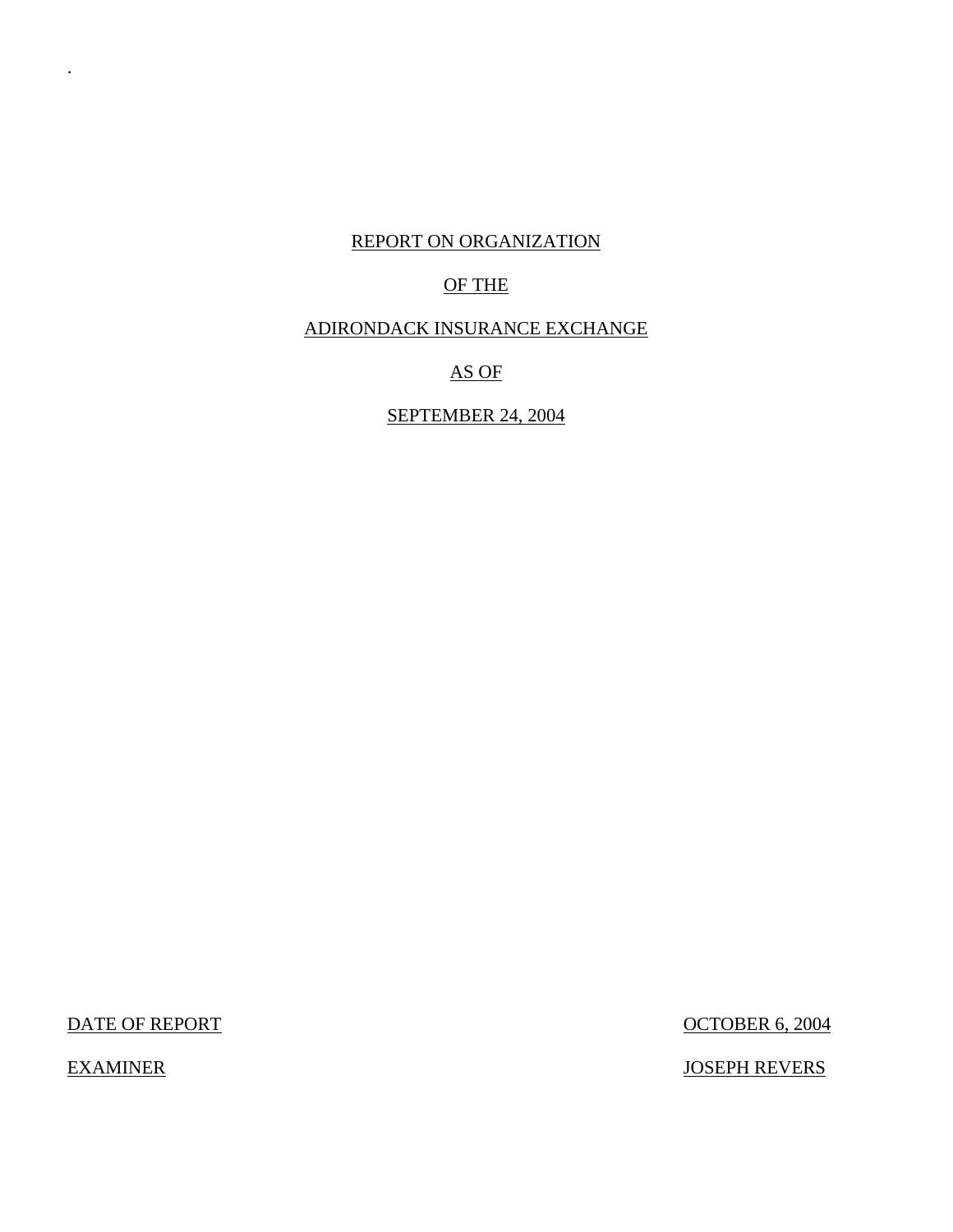# TABLE OF CONTENTS

| <b>ITEM NO.</b> |                                                | PAGE NO.       |
|-----------------|------------------------------------------------|----------------|
| 1.              | Scope of examination                           | $\overline{2}$ |
| 2.              | Organization of domestic reciprocal insurers   | $\overline{2}$ |
| 3.              | Capitalization and subscription                | $\overline{4}$ |
| 4.              | <b>Balance</b> sheet                           | 5              |
| 5.              | Custodian agreement                            | 5              |
| 6.              | Authorized powers and minimum capital required | 6              |
| 7.              | Holding company system                         | 6              |
| 8.              | Conclusion                                     | 9              |
| 9.              | Summary of comments and recommendations        | 9              |
|                 | Affidavit                                      |                |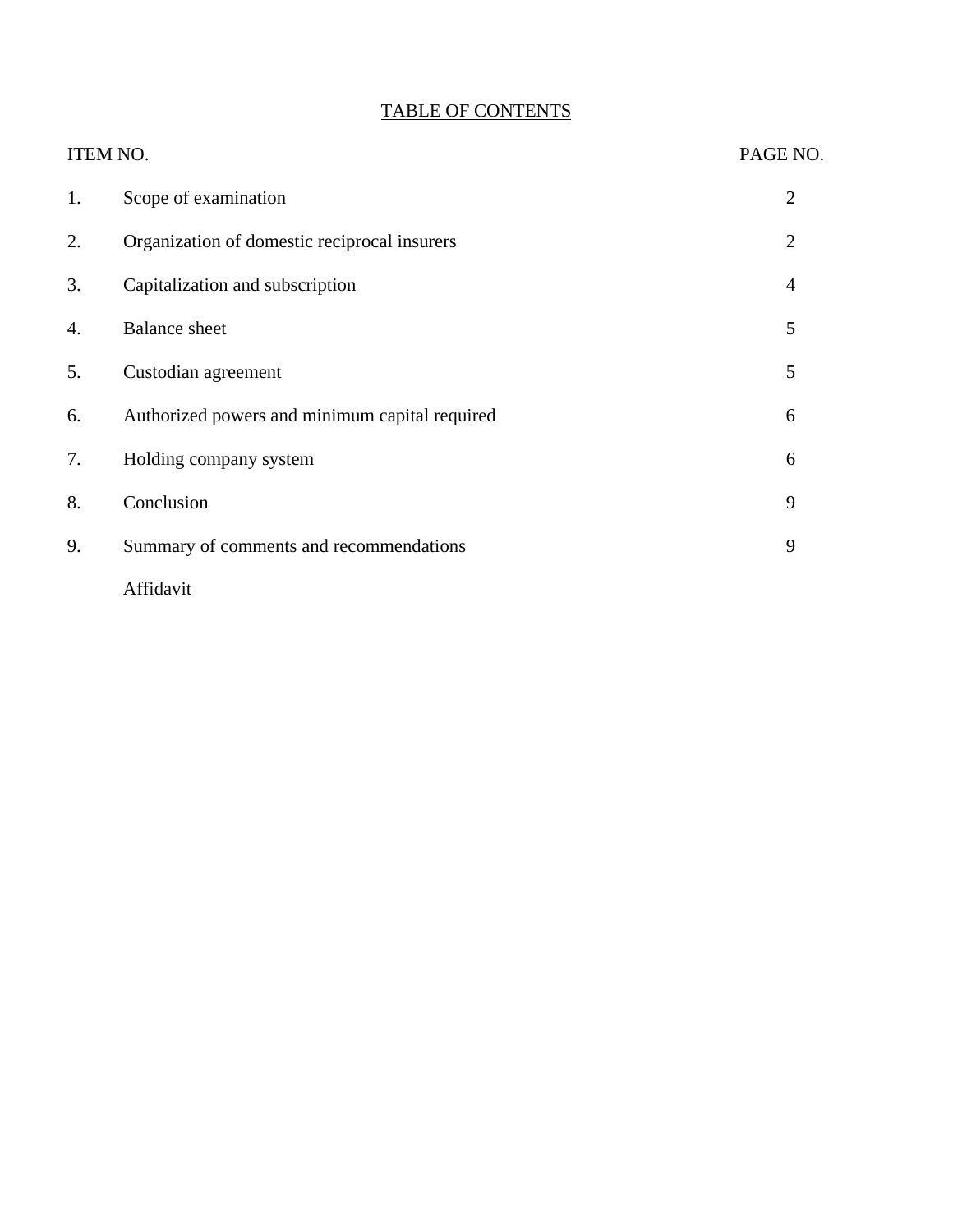

25 BEAVER STREET STATE OF NEW YORK INSURANCE DEPARTMENT NEW YORK, NEW YORK 10004

October 6, 2004

Honorable Gregory Serio Superintendent of Insurance Albany, New York 12257

Sir:

Pursuant to the instructions contained in Appointment Number 22083 dated July 23, 2003 attached hereto, I have made an examination on organization of Adirondack Insurance Exchange and respectfully submit the following report thereon.

Whenever the terms "Exchange" or "AIE" appears herein without qualification, they should be understood to indicate the Adirondack Insurance Exchange.

Whenever the term "Department" appears without qualification, it should be understood to indicate the New York Insurance Department.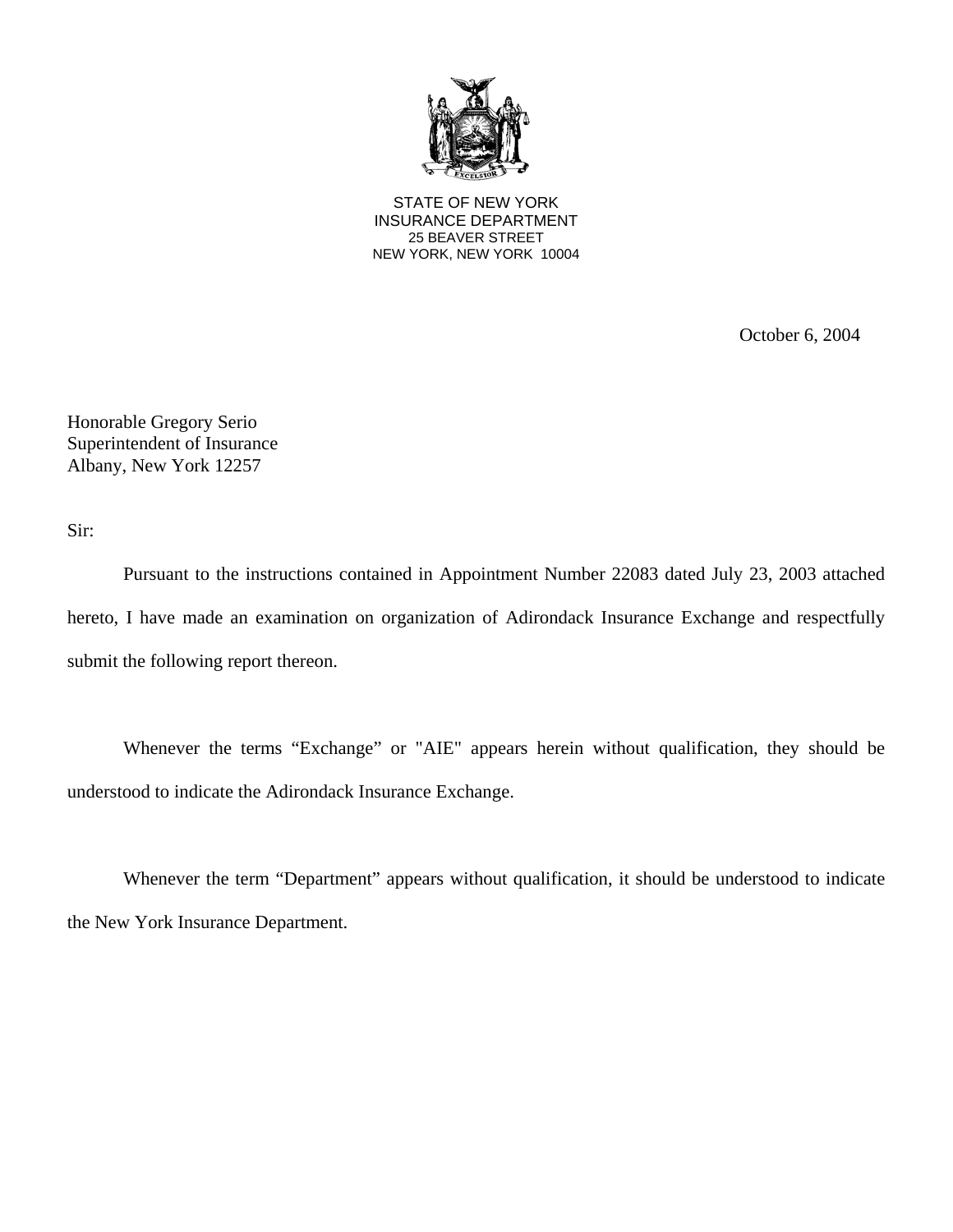#### 1. **SCOPE OF EXAMINATION**

The examination comprised a verification of the Exchange's initial surplus to policyholders and the determination of the assets and liabilities. The records examined included the declaration of initial subscribers and attorney-in-fact, the subscriber's agreement, the insurance management service Agreement, the investment management agreement and custodial agreements entered into by the Exchange as of the examination date. Additionally, an affidavit, appended hereto, was obtained from two officers of the attorney-in-fact indicating that the transactions noted in this report were lawful and bona fide.

#### **2. ORGANIZATION OF DOMESTIC RECIPROCAL INSURERS**

Adirondack Insurance Exchange was organized by twenty-six subscribers on June 30, 2003. The declaration of initial subscribers and attorney-in-fact was filed and approved by this Department on July 3, 2003. The location of the offices of the attorney-in-fact and AIE is 6400 Sheridan Drive, Suite 300, Williamsville, New York 14221.

The members of the advisory committee and the principal officers of the attorney-in-fact as of September 24, 2004 were as follows:

#### Advisory Committee

East Hampton, NY Amaden Gay Agency

David R. Bauer President,

Name Principal Affiliation

James Paul Amaden lll President and Chief Executive Officer,

Louis Atti **Community** Office Manager, Angola, NY M & W Agency Inc.

Albany, NY Capital Region Insurance Agency

Beth Marie Gardner **Operations Manager**, Watermill, New York Maran Corporate Risk Associates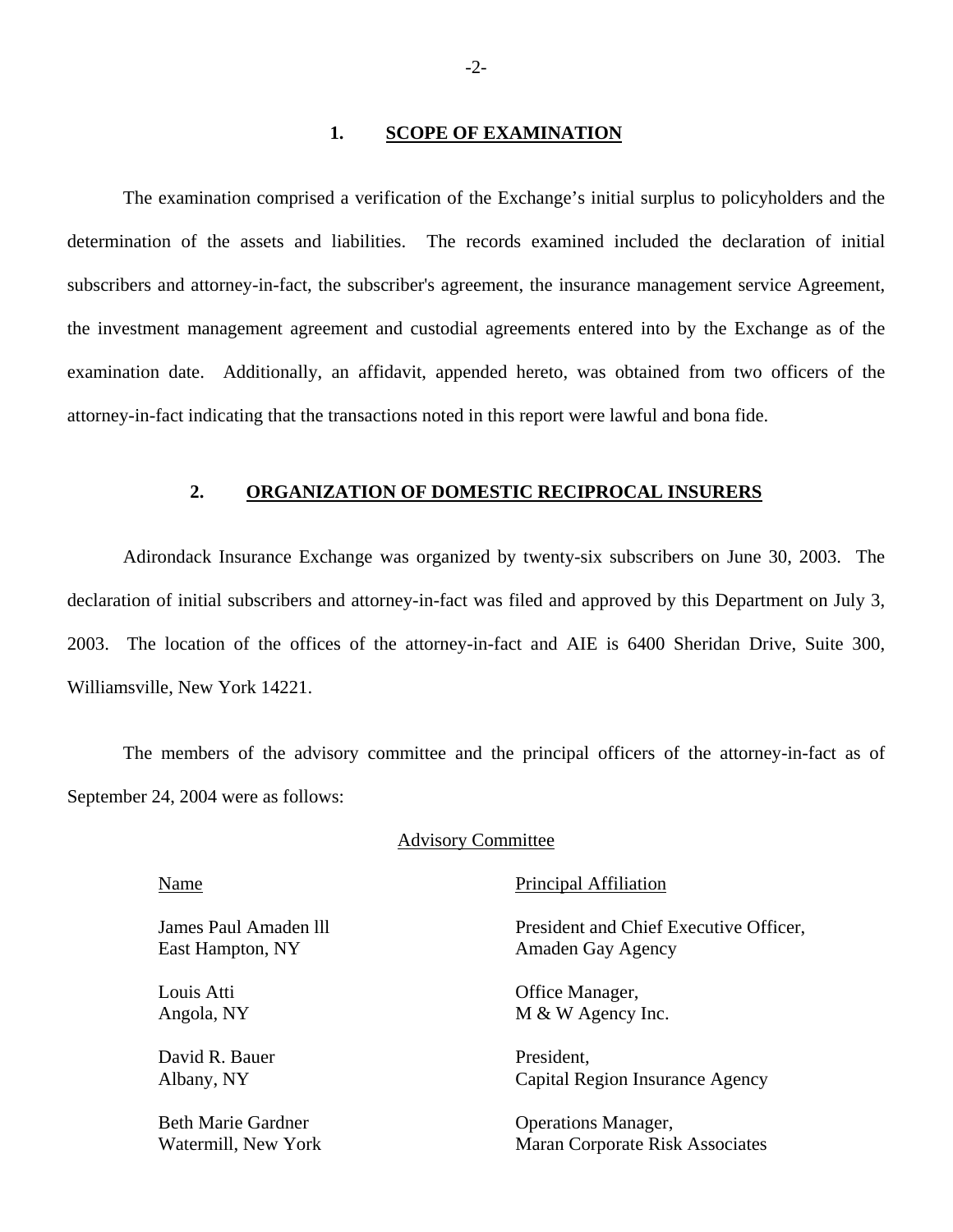### Advisory Committee

Alexander Francis Oristian Branch Manager,

Joseph Anthony Tedesco Vice President,

Michael Kelly Zimmerman Vice President, Claims

#### Name Principal Affiliation

Jonathan Grapes Vice President/Treasurer, East Amherst, NY Holler Grapes Insurance Agency, Inc.

John Charles Heller Vice President of PL/President AAIF, Williamsville, NY OneBeacon Insurance Company

Williamsville, NY OneBeacon Insurance Company

Rye, NY DeRosa, Rockefeller, Sohigian, Werdal Agency

East Amherst, NY OneBeacon Insurance Company

#### **Officers**

#### Name Title

John P. Cavoores Chairman Alex Archimedes Vice President Roger M. Singer Vice President Dennis R. Smith Secretary Richard C. Hirtle Treasurer

John C. Heller President, Chief Executive Office Alexander Oristian Assistant Secretary David Staples **Assistant Treasurer**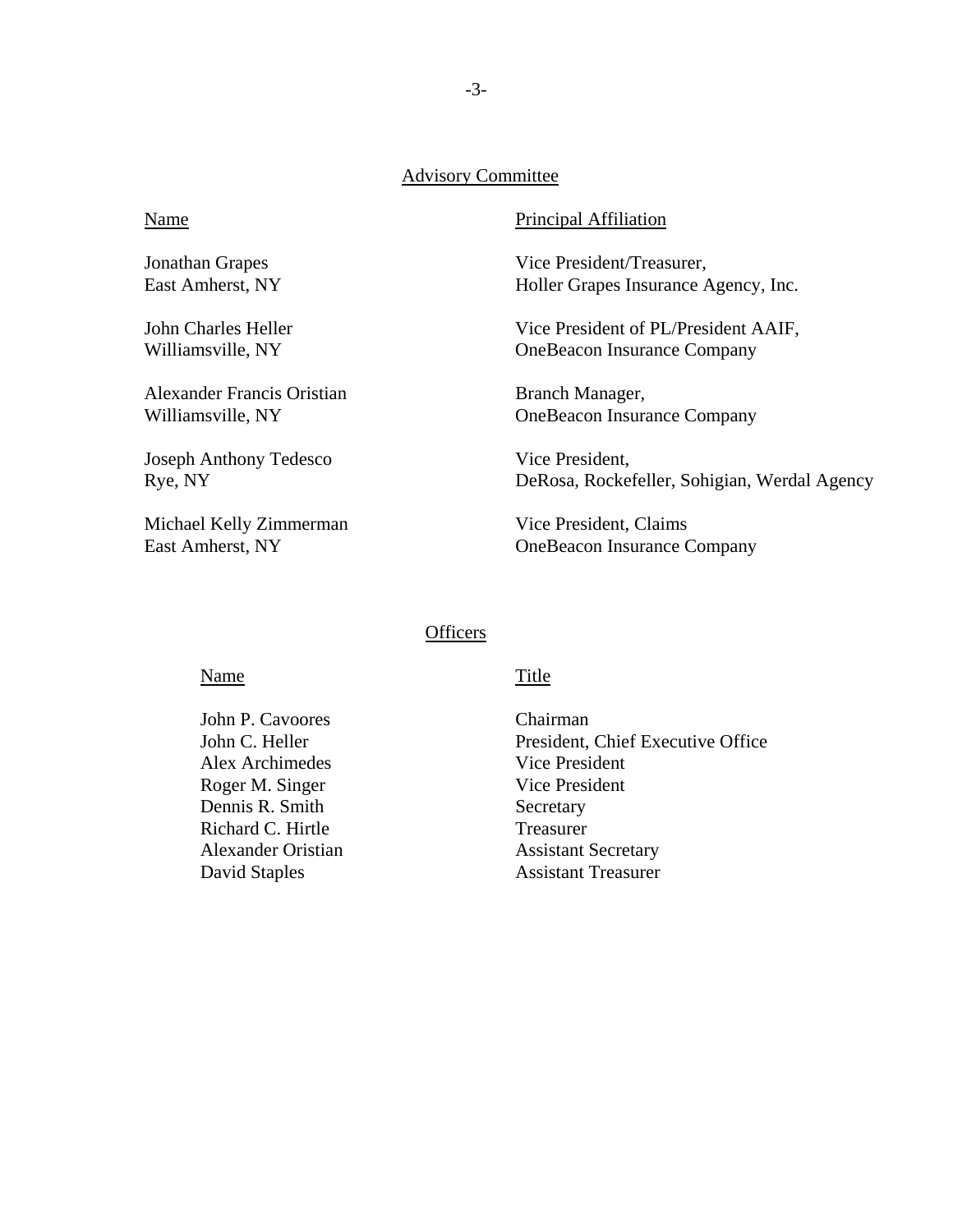#### **3. CAPITALIZATION AND SUBSCRIPTION**

White Mountains Insurance Group, Ltd. Bermuda, is the ultimate parent of Adirondack Insurance Exchange. The Exchange has an initial surplus to policyholders of \$70,700,000.

In order to fulfill the deposit requirements of Section 4104 of the New York Insurance Law, the Exchange has placed securities with a par and market value totaling \$500,000 in an account in the name of the Superintendent of Insurance of the State of New York in trust for the security of all policyholders of Adirondack Insurance Exchange within the United States, its territories and possessions. The custodian is Mellon Trust of New York, LLC, located at 200 Park Avenue, New York, NY 10166, and the securities are held pursuant to a custodian agreement that conforms to the provisions of Section 1314 of the New York Insurance Law.

The Exchange's investments meet the minimum capital investment requirements of Section 1402 of the New York Insurance Law.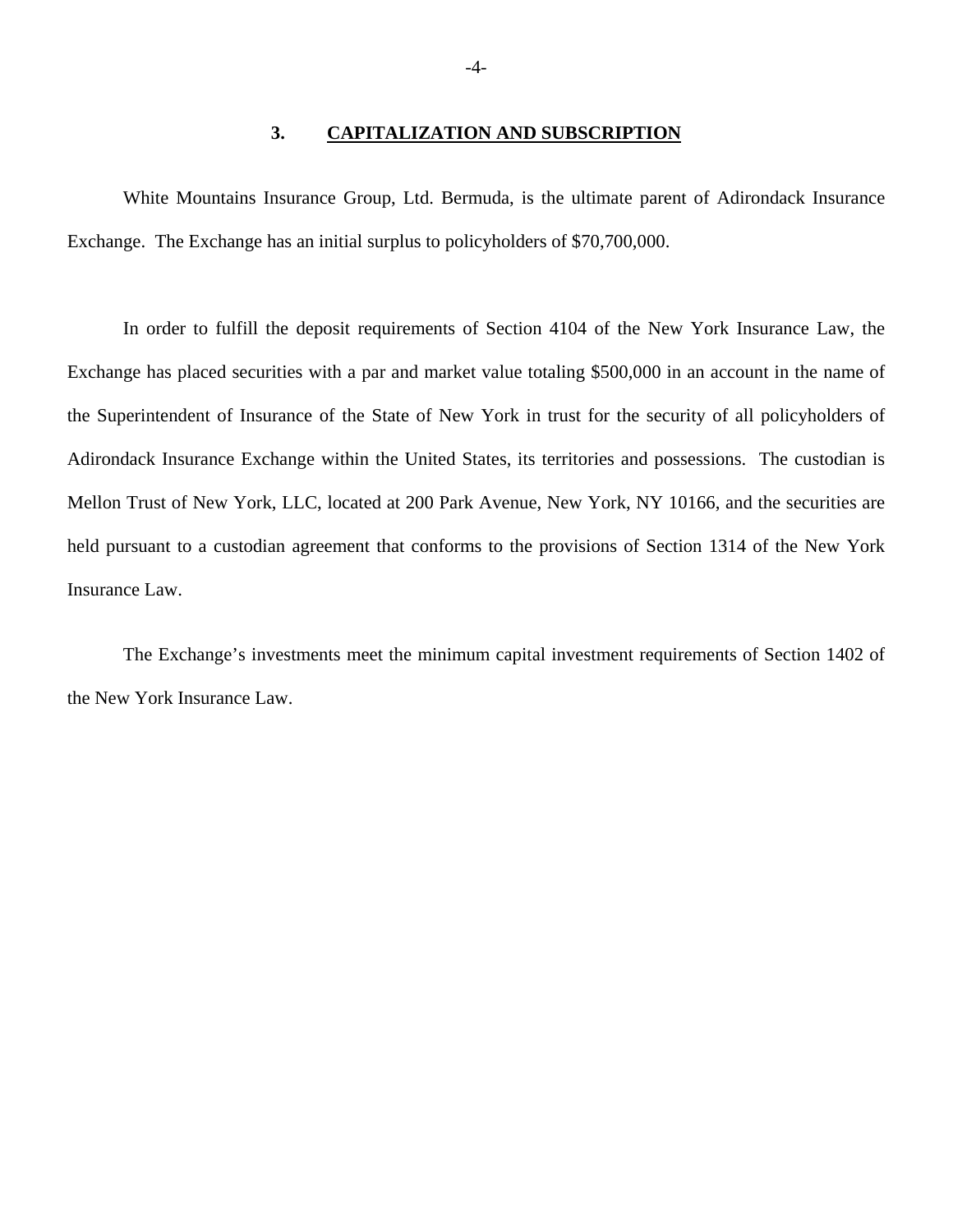#### **4. BALANCE SHEET**

-5-

The following balance sheet sets forth the Exchange's financial condition as of September 24, 2004, as determined by this examination:

| Assets                                                                        |                         |
|-------------------------------------------------------------------------------|-------------------------|
| <b>Bonds</b><br>Cash and short-term investments                               | \$70,067,482<br>662,481 |
| Total assets                                                                  | <u>\$70,729,963</u>     |
| Liabilities                                                                   |                         |
| Other expenses<br><b>Total liabilities</b>                                    | \$29,963<br>\$29,963    |
| \$70,700,000<br>Subordinated surplus note<br>Surplus as regards policyholders | 70,700,000              |
| Total liabilities and surplus                                                 | \$70,729,963            |

### **5. CUSTODIAN AGREEMENT**

The Exchange's assets listed on the balance sheet above are on deposit with Mellon Trust of New York, LLC, located at 200 Park Avenue, New York, NY 10166. A review of the Exchange's custodian service agreement with Mellon Trust of New York, LLC indicated that the agreement lacks a provision that would allow AIE to the opportunity to secure the most recent report on the review of the custodian's system of internal controls, pertaining to custodian record keeping, issued by internal or independent auditors.

It is recommended that the Exchange amend its custodian agreement to incorporate this provision.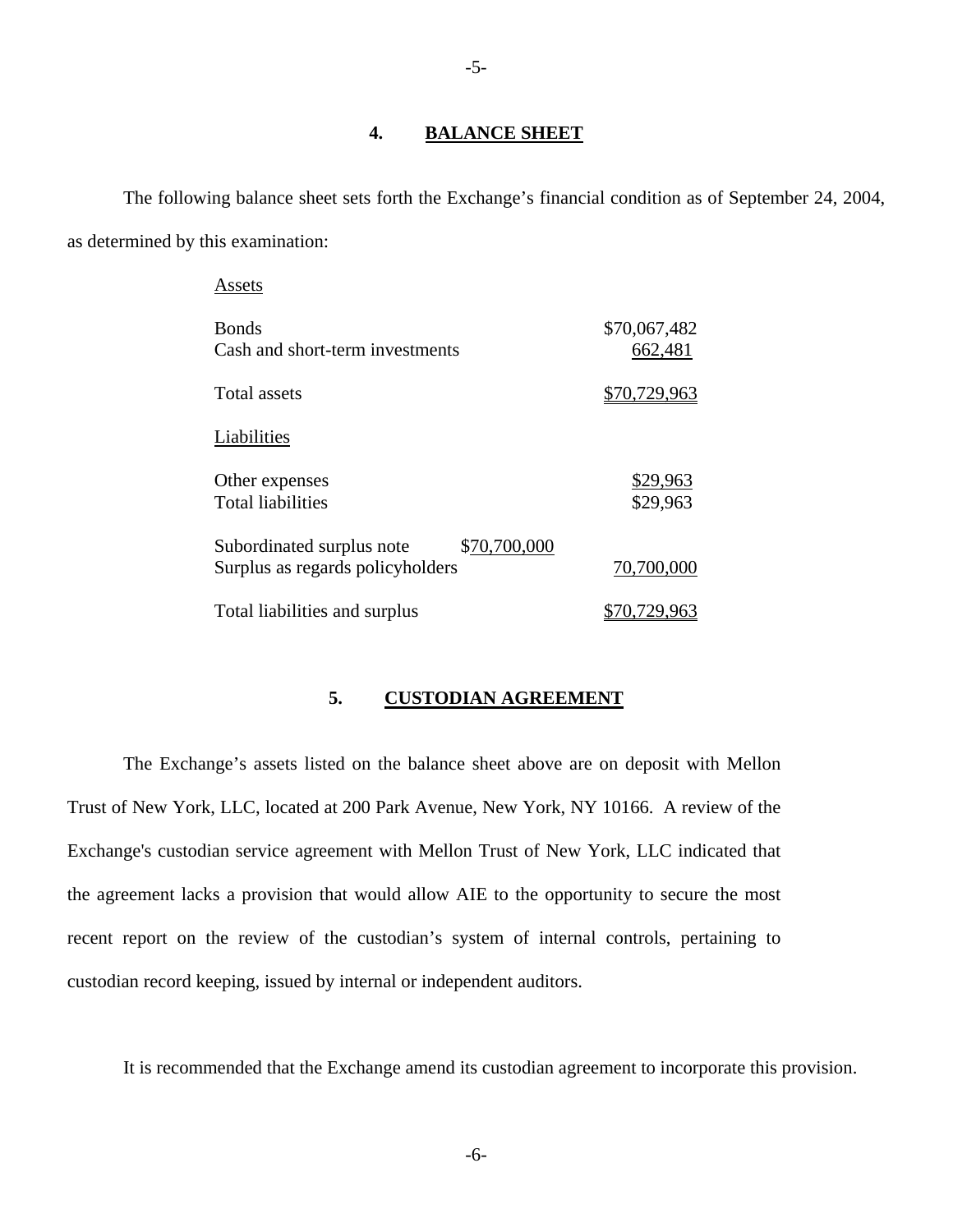### **6. AUTHORIZED POWERS AND MINIMUM CAPITAL REQUIRED**

The Exchange is authorized by its declaration of initial subscribers and attorney-in-fact to transact the kinds of insurance described in the following numbered paragraphs of Section 1113(a) of the New York Insurance Law:

| Paragraph | Lines of Business                                    |
|-----------|------------------------------------------------------|
| 04        | <b>Miscellaneous Property Insurance</b>              |
| 05        | Water Damage Insurance                               |
| 06        | Fire Insurance                                       |
| 07        | Burglary and Theft Insurance                         |
| 08        | Glass Insurance                                      |
| 11        | Animal Insurance                                     |
| 12        | Collision Insurance                                  |
| 13        | Personal Injury Liability Insurance                  |
| 14        | <b>Property Damage Liability Insurance</b>           |
| 17        | Credit Insurance                                     |
| 19        | Motor Vehicle and Aircraft Physical Damage Insurance |
| 20        | Marine and Inland Marine Insurance                   |
| 21        | Marine Protection and Indemnity Insurance            |
| 22        | Residual Value Insurance                             |
| 26        | Gap Insurance                                        |

Sections 4103, 4104, 6102(e) and 6108(d)(1) of the New York Insurance Law provide that in order to be licensed to write non-assessable policies for the foregoing kinds of insurance, the Exchange shall have an initial surplus to policyholders of \$10,400,000 and shall thereafter maintain a minimum surplus to policyholders of \$9,900,000. The Exchange has met these requirements.

## **7. HOLDING COMPANY SYSTEM**

Adirondack Insurance Exchange is controlled by Adirondack AIF, LLC, the attorney-in-fact of AIE. Adirondack AIF, LLC is wholly owned by OneBeacon Insurance Group, LLC. Adirondack Insurance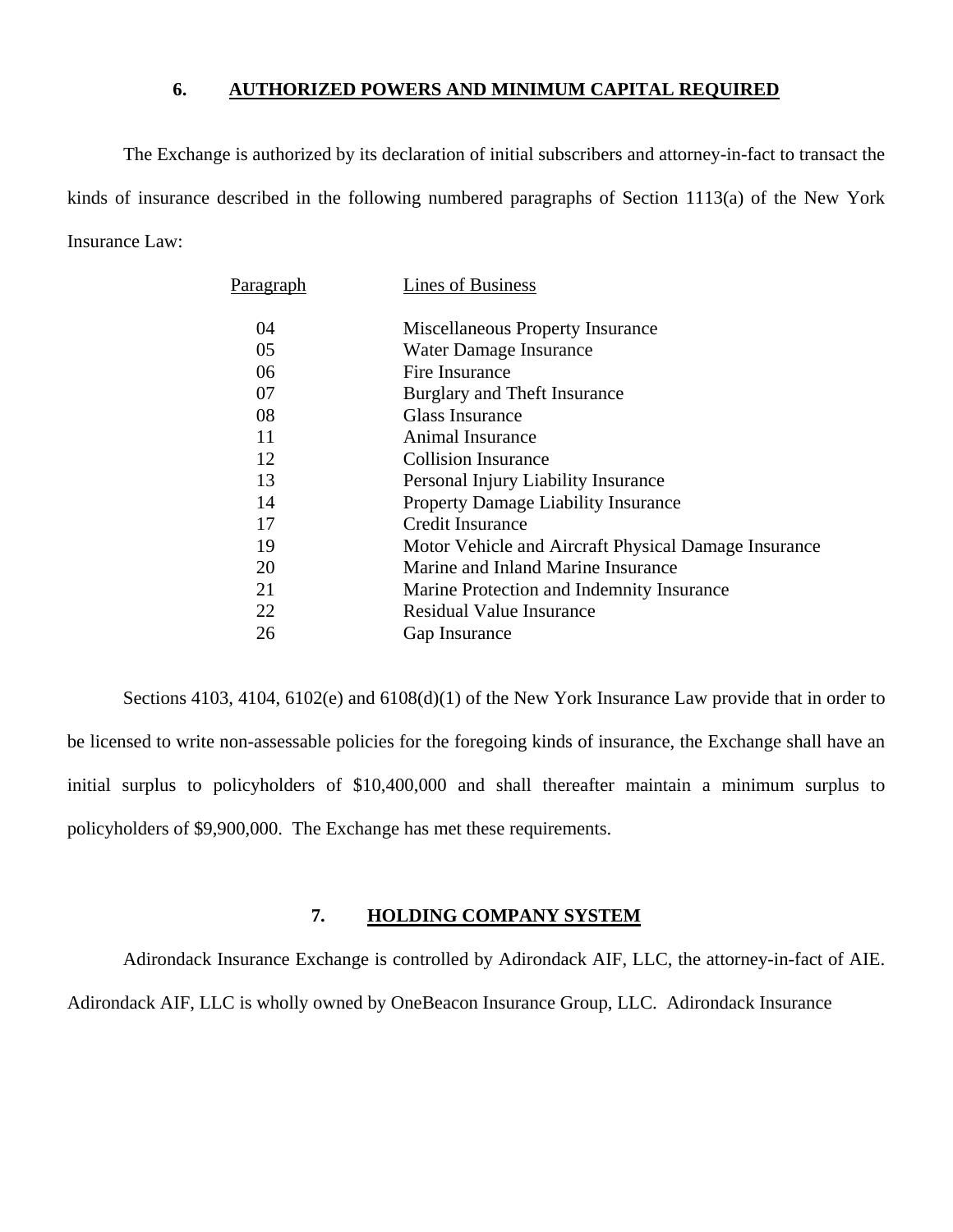Company of New York is wholly owned by AIE. The Exchange's ultimate parent is White Mountains Insurance Group, Ltd. of Bermuda. The following is the holding company system chart:

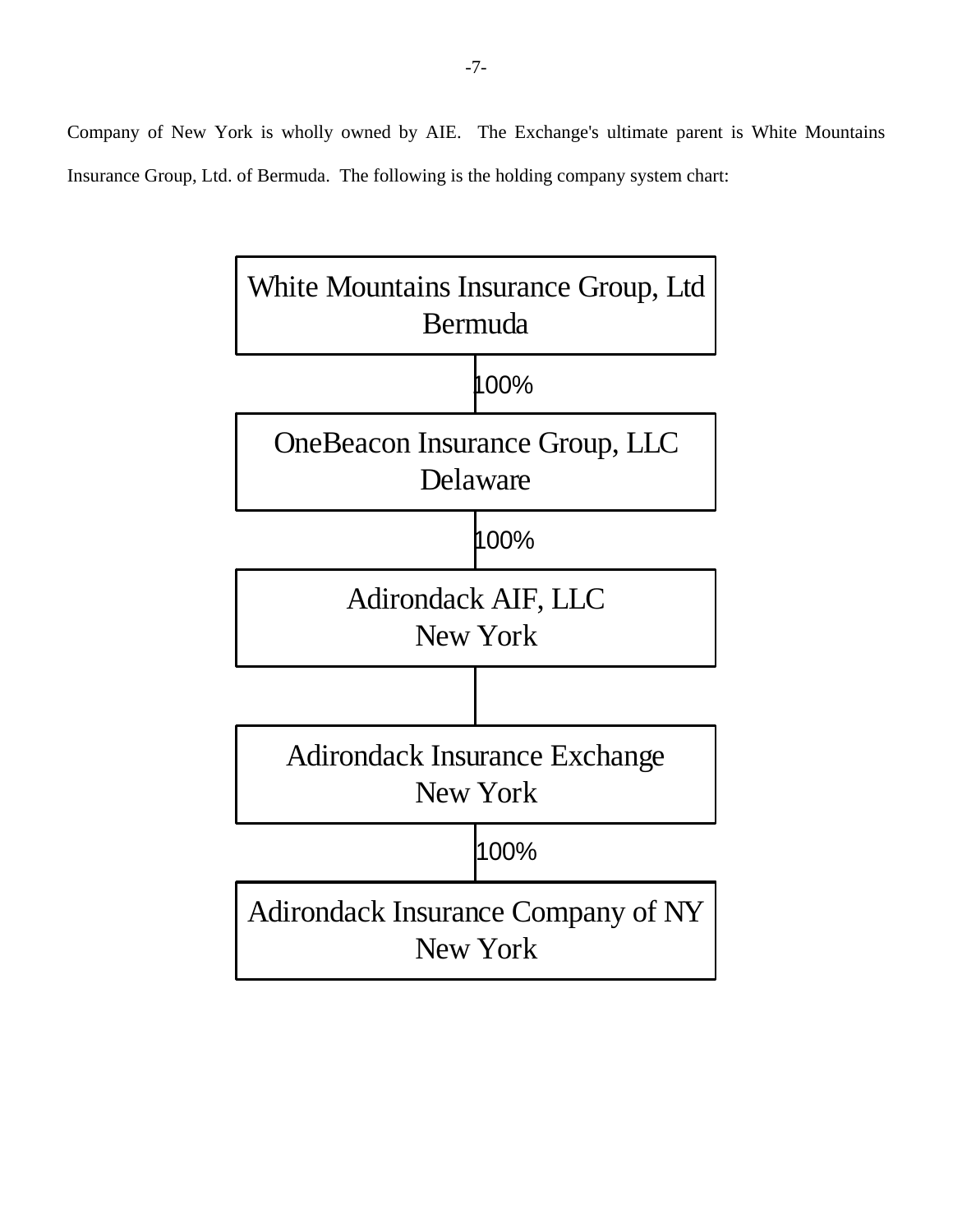The Exchange entered into the following agreement with members of the holding company system:

#### Insurance Management Service Agreement

The Exchange is a party to an insurance management service agreement with Adirondack AIF, LLC. Said agreement was submitted to the Department for approval. The agreement states that Adirondack AIF, LLC will provide claims payment and adjustment, settle losses and claims, establish losses and loss adjustment expense reserves, provide underwriting inspection services, pay reinsurance premiums, costs and expenses, and maintain required surplus levels for the Exchange. The agreement also stipulates that Adirondack AIF, LLC is authorized in its discretion to enter into contracts with other corporations, individuals or partnerships to perform any activities set forth in the agreement.

In addition, the agreement provides that the exchange authorizes payment to the Adirondack AIF, LLC of an amount equal on an annual basis to 14% of gross written premiums as compensation for insurance business and management services rendered.

#### Investment Management Agreement

The Exchange is also a party to an investment management agreement with White Mountains Advisors LLC ("WMA"). Said agreement was also submitted to the Department for approval. The agreement states that WMA will act as a discretionary adviser with respect to the assets of the Exchange, supervise and direct the investments as described in the investment guidelines. WMA agrees to provide the Exchange with a quarterly report containing a detailed listing of the invested assets and transactions in the account.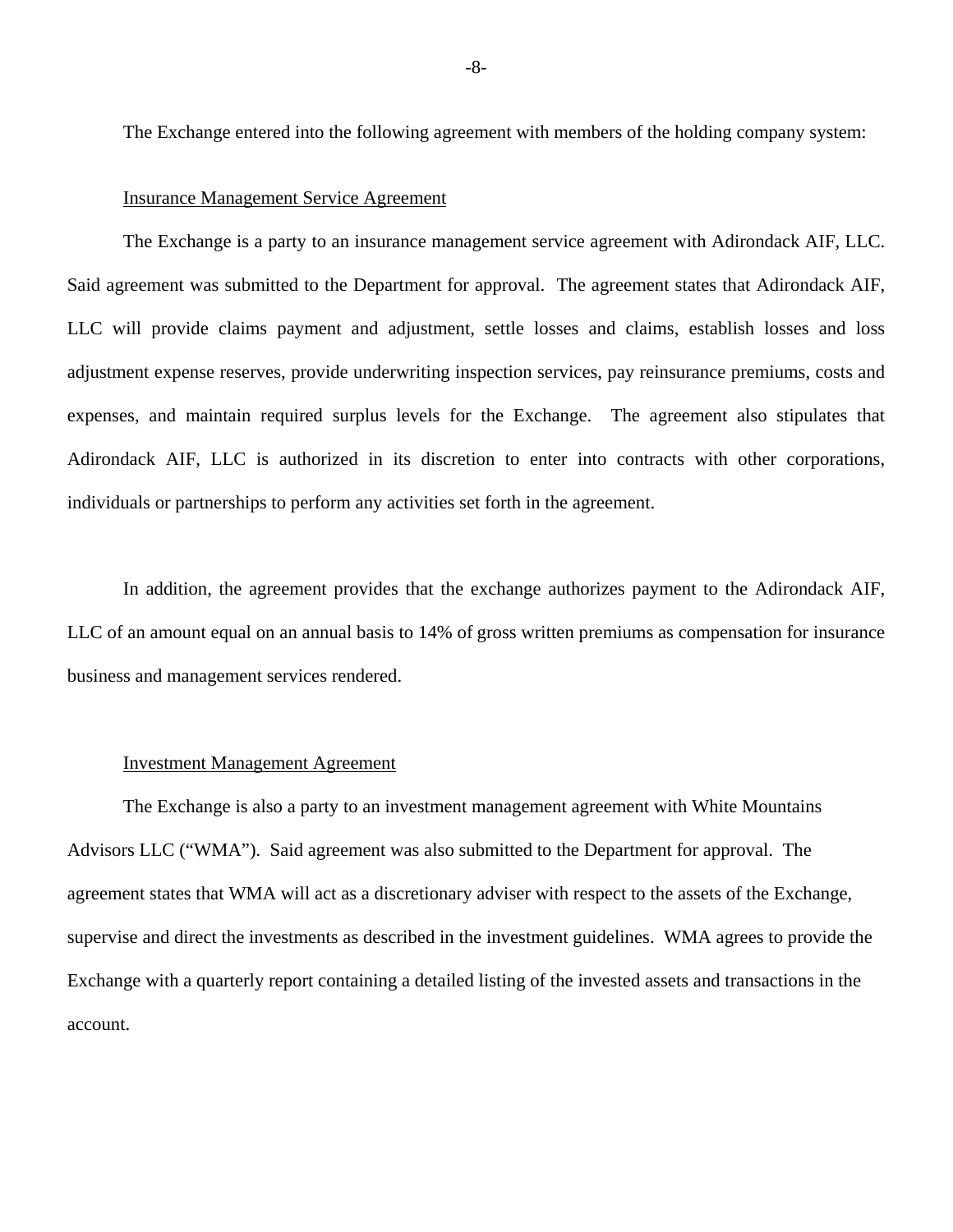## **8. CONCLUSION**

Based on the foregoing examination, it is concluded that the Exchange has in place the initial surplus to policyholders.

## **9. SUMMARY OF COMMENTS AND RECOMMENDATIONS**

## ITEM PAGE NO.

## A. Custodian Agreement

It is recommended that the Exchange amend its custodian agreement to incorporate 5 a provision that would give the insurer the opportunity to secure the most recent report on the review of the custodian's system of internal controls, pertaining to custodian record keeping, issued by internal or independent auditors.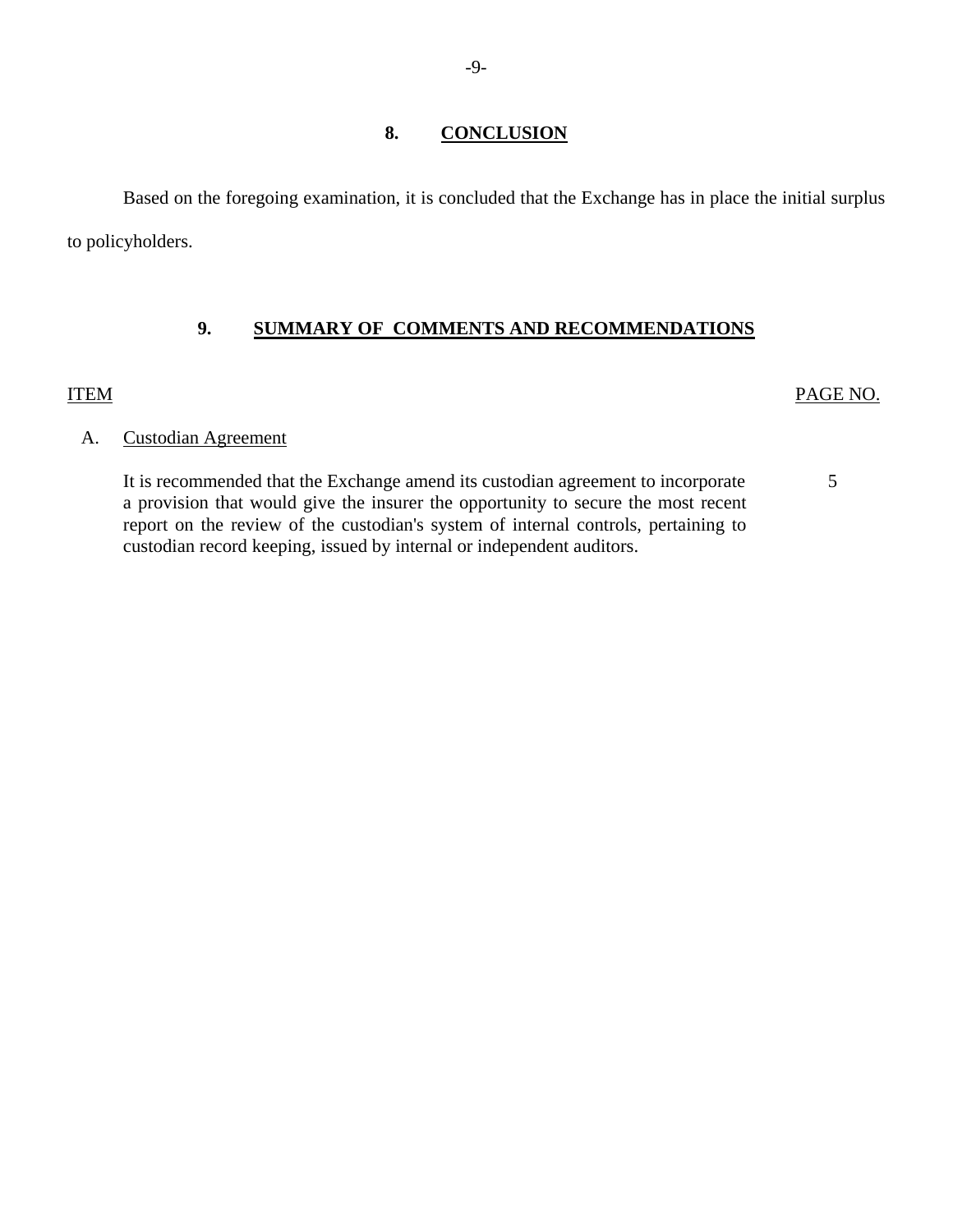### **AFFIDAVIT**

The undersigned, John C. Heller and Maurice H. Chew, are the duly appointed President and Chief Financial Officer of Adirondack AIF, LLC, the attorney-in-fact for Adirondack Insurance Exchange, a New York reciprocal insurer (the "Company"). In such capacity, each of the undersigned hereby declares under penalty of perjury as follows:

- 1. The paid in surplus of the Company in the amount of Seventy Million Seven Hundred Thousands Dollars (\$70,700,000) has not been withdrawn, pledged or in any way impaired.
- 2. The paid in surplus of the Company is not to be invested or otherwise legitimately used or appropriated except for the sole and exclusive use and benefit of the Company.
- 3. There is no agreement or understanding express or implied, made or existing between the Company and its officers, or any of them, or any person or persons, to the effect or import that the money paid in by any subscriber shall be loaned or returned to him.
- 4. Neither the Company nor any of its officers is in any way, manner or form pledged or committed to make any investment, loan, or disposition of said paid in surplus, or any part thereof, which is not in strict conformity in all respects with the provisions of the New York Insurance Law of the State of New York.
- 5. That said paid in surplus is the property of Adirondack Insurance Exchange and possessed by it is its corporate name and capacity for the benefit of its policyholders.

IN WITNESS THEREOF, the undersigned have executed this Affidavit as ofthe 24th day of September 2004.

policyholders.<br>
IN WITNESS THEREOF, the undersigned have executed this Affidavit a<br>
day of September 2004.<br>
John C. Hefler<br>
John C. Hefler<br>
President<br>
Chief Financial Officer

President **Chief Financial Officer**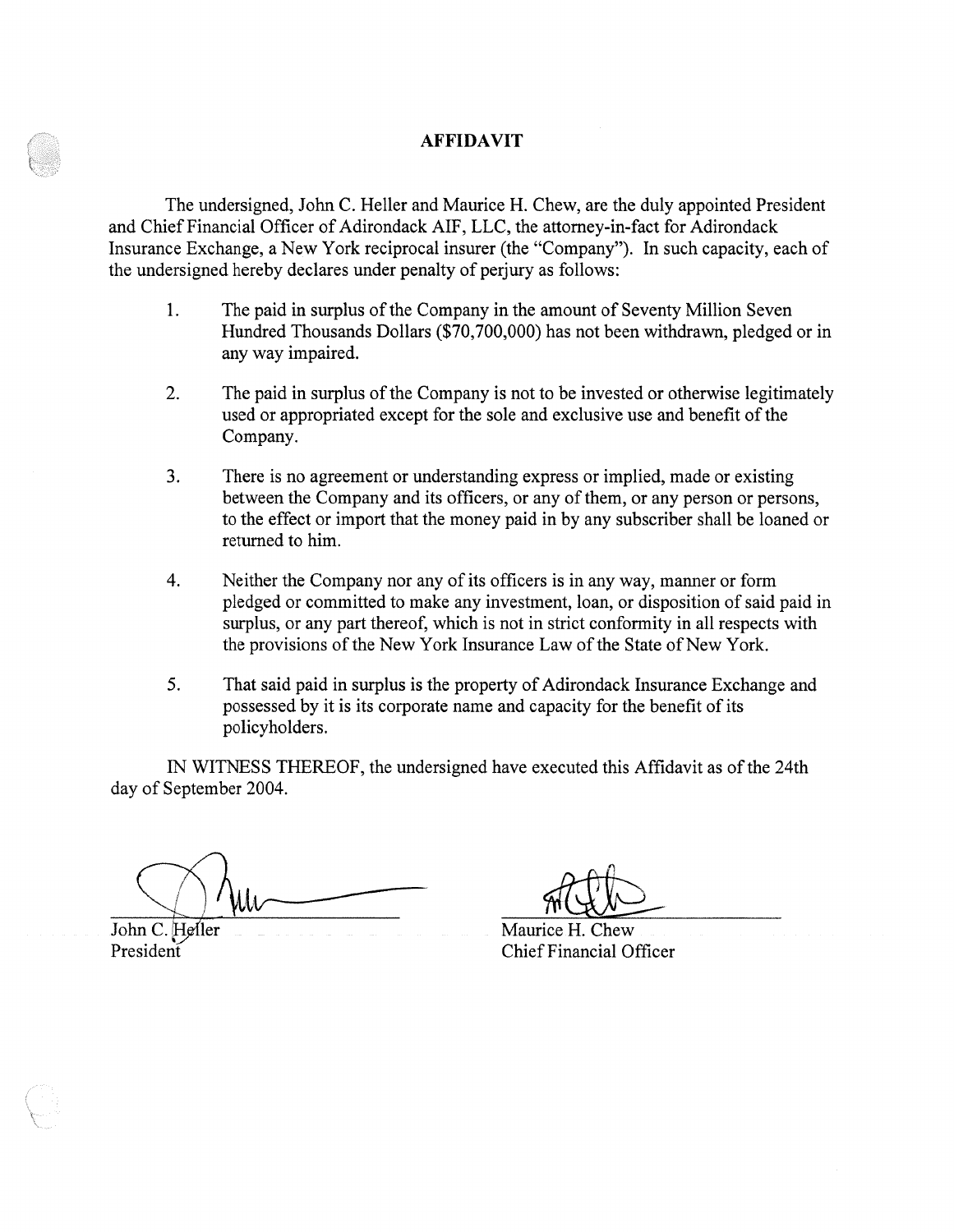### ACKNOWLEDGEMENT

State of New York (1) County of New York (1)

)

In witness whereof, the foregoing Affidavit was executed in my presence by  $J_{\ell M N}$  *C HELLEL*, who is personally known to me, and whom I acknowledge to be the person who executed the foregoing instrument. I have hereunto subscribed my name and affixed by official seal this  $\frac{144\%}{140}$  day of  $\textcolor{red}{\textit{b}}$ timber  $\qquad$  , 2004. /

handa-Solis Notary  $\cancel{P}$ ublic

My Commission Expires: **LINDA GRANDA-SOLIS Notary NPubllc, State of New York Constituted in Westchester County Commission Expires January 31, 20 <sup>27</sup>**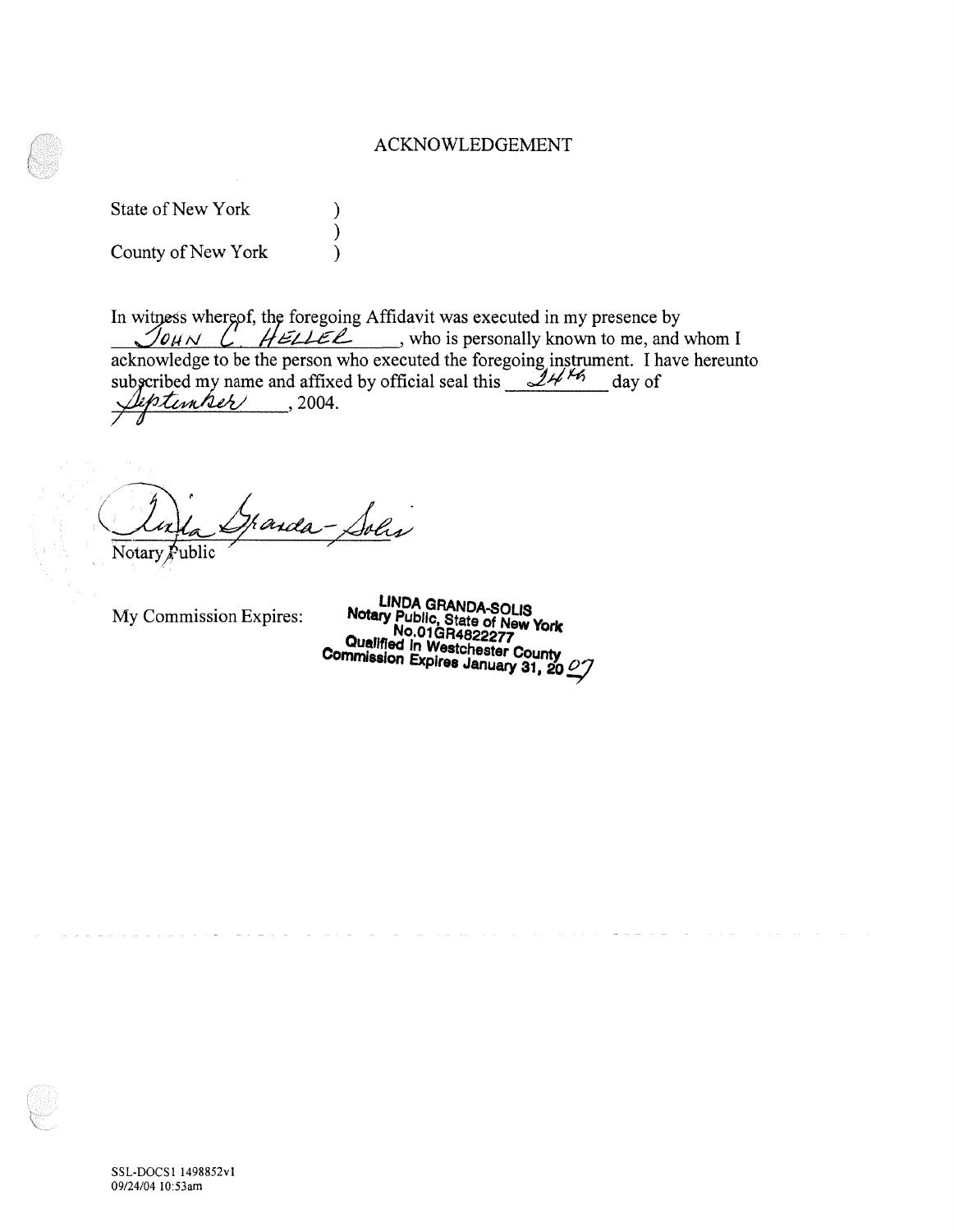#### ACKNOWLEDGEMENT

State of New York (1988)

County of New York (1997)

In witness whereof, the foregoing Affidavit was executed in my presence by  $M_{\text{AUE/CE}}$  . CHEV , who is personally known to me, and whom I acknowledge to be the person who executed the foregoing instrument. I have hereunto subscribed my name and affixed by official seal this  $\frac{d^{2} + 4}{dx^{2}}$  day of · *-~i:ulv* , 2004. /

)

Franda-Solis

Notary Public

My Commission Expires: **Notary Public, State of New York and New York Qualified in W. 19822277 Commission Expires January 31, 20 <sup>***Q***</sup> 7**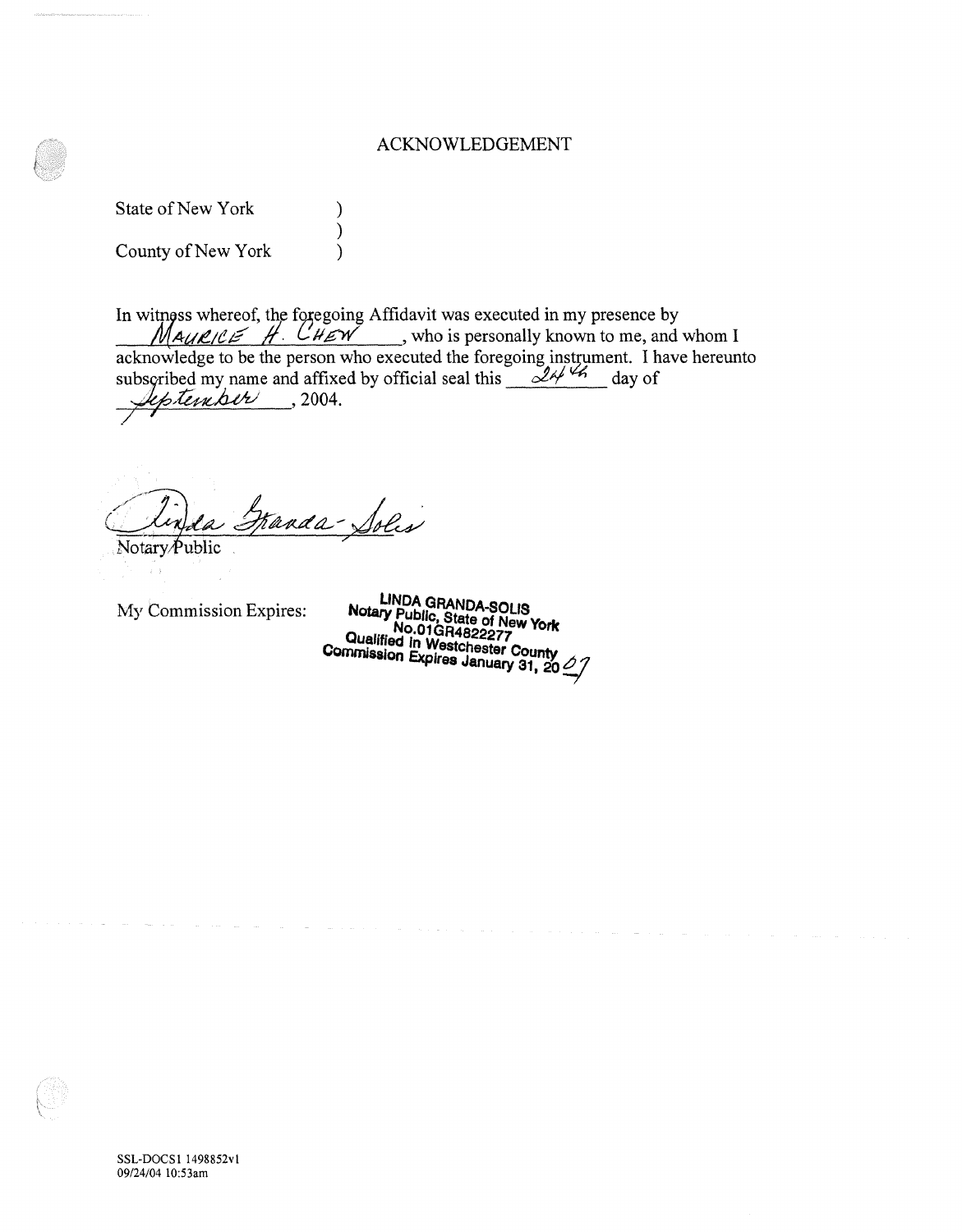Respectfully submitted,

 $/S/\sim$ 

 Joseph Revers Senior Insurance Examiner

STATE OF NEW YORK ) )SS.  $\mathcal{L}$ COUNTY OF NEW YORK)

 JOSEPH REVERS, being duly sworn, deposes and says that the foregoing report submitted by him is true to the best of his knowledge and belief.

 $/S/\sim$ Joseph Revers

Subscribed and sworn to before me

this \_\_\_\_\_\_day of \_\_\_\_\_\_\_\_\_\_\_\_\_\_\_\_\_\_\_\_2004